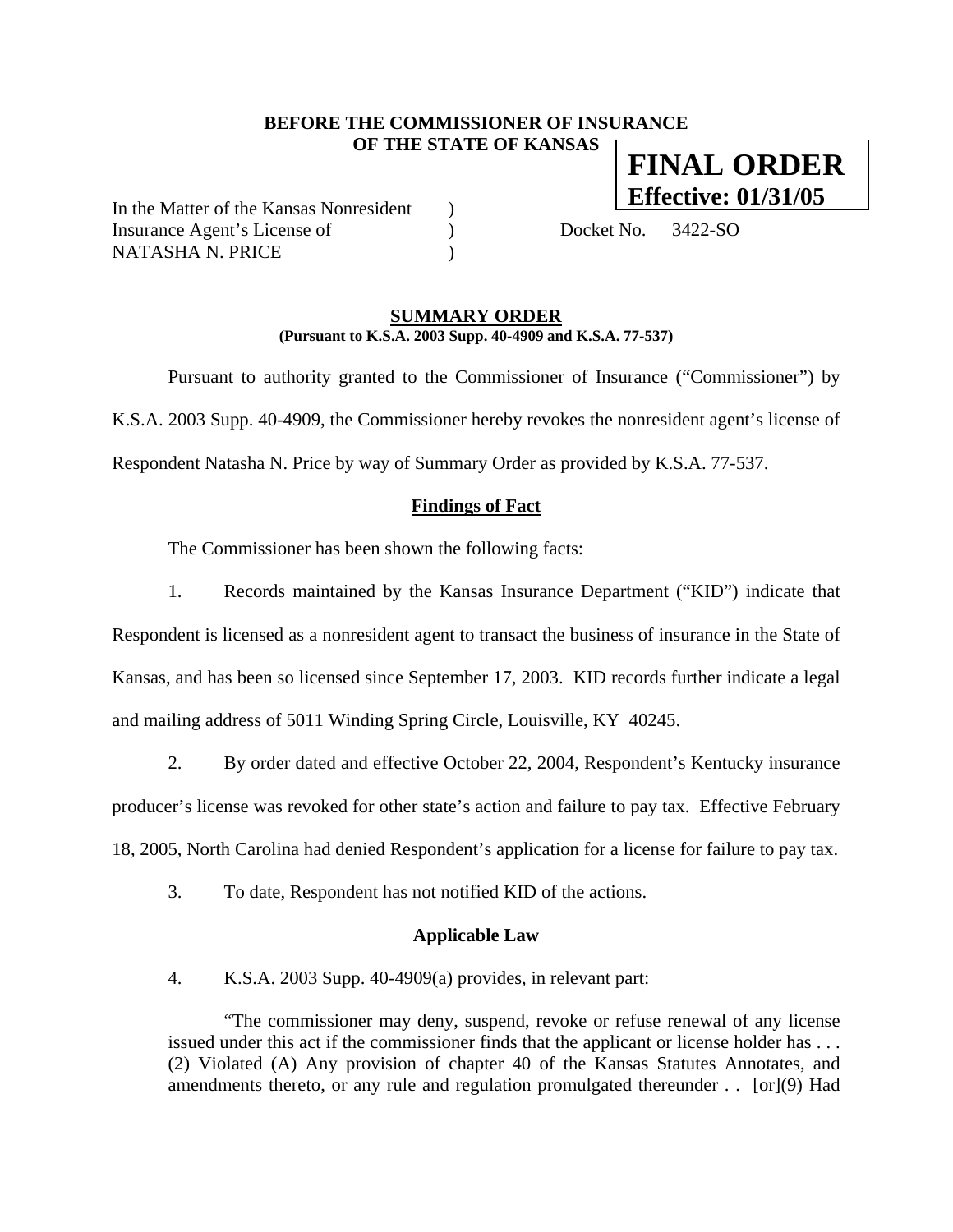an insurance agent license, or its equivalent, denied, suspended or revoked in any other state, district or territory. . . ." K.S.A. 2003 Supp. 40-4909(a).

5. Administrative regulations require that a person licensed in this state as an insurance agent shall, within 30 days of the occurrence, report enumerated events to the Commissioner. Among these events is disciplinary action against the agent's license by the insurance regulatory official of any other state or territory. K.A.R. § 40-7-9.

6. K.S.A. 2003 Supp. 40-4906 and 4908 provide for issuance of a nonresident agent's license in reliance upon the agent's valid license in the agent's home state.

7. The Commissioner may revoke any license issued under the Insurance Agents Licensing Act if the Commissioner finds that the insurable interests of the public are not properly served under such license. K.S.A. 2003 Supp. 40-4909(b).

### **Conclusions of Law**

8. The Commissioner has jurisdiction over Respondent as well as the subject matter of this proceeding, and such proceeding is held in the public interest.

9. The Commissioner concludes that Respondent's Kansas license may be revoked solely because Respondent has had an agent's license or its equivalent revoked in another state.

10. The Commissioner concludes, in addition, that Respondent's Kansas license may be revoked because it is based on reciprocity, and Respondent's license in her home state of Kentucky has been revoked.

11. The Commissioner also concludes that Respondent's license may be revoked because Respondent has violated the regulation requiring an agent to report a disciplinary action taken by another regulatory authority against a professional license.

2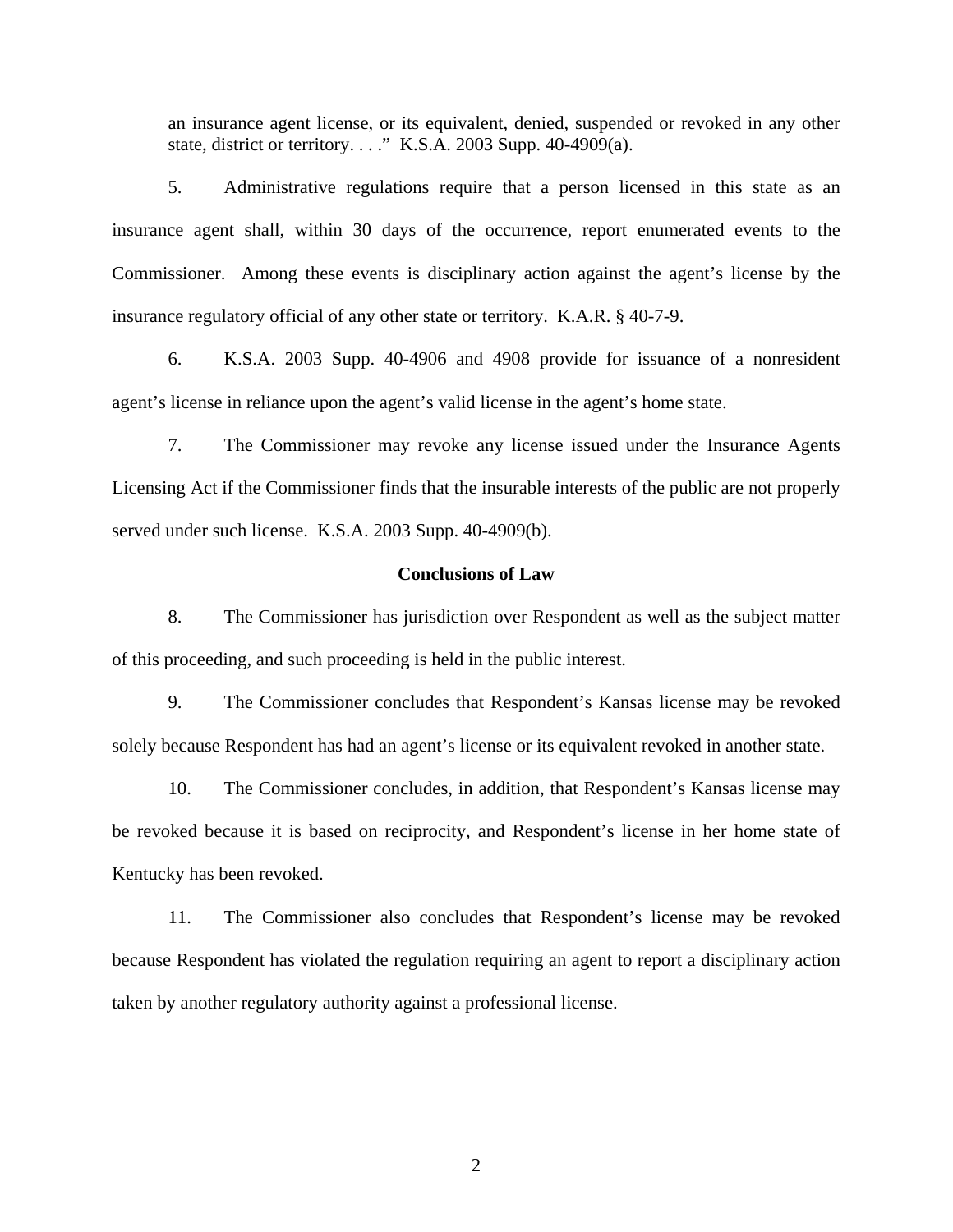12. Accordingly, the Commissioner concludes that sufficient grounds exist for the revocation of the insurance agent's license of Natasha N. Price pursuant to K.S.A. 2003 Supp. 40-4909(a).

13. In addition, the Commissioner finds that the insurance agent's license of Natasha N. Price should be revoked without delay for the protection of the insurable interests of the public pursuant to K.S.A. 2003 Supp. 40-4909(b).

14. Based on the facts and circumstances set forth herein, it appears that the use of summary proceedings in this matter is appropriate, in accordance with the provisions set forth in K.S.A. 77-537(a), in that the use of summary proceedings does not violate any provision of the law and the protection of the public interest does not require the KID to give notice and opportunity to participate to persons other than Natasha N. Price.

**IT IS THEREFORE ORDERED BY THE COMMISSIONER OF INSURANCE THAT** the Kansas nonresident insurance agent's license of Natasha N. Price is hereby **REVOKED**. It is further ordered that Natasha N. Price shall **CEASE AND DESIST** from engaging in the business of insurance in the state of Kansas.

 **IT IS SO ORDERED THIS \_29th\_ DAY OF JANUARY, 2005, IN THE CITY OF TOPEKA, COUNTY OF SHAWNEE, STATE OF KANSAS.** 



| $\angle$ s/ Sandy Praeger        |
|----------------------------------|
| <b>Sandy Praeger</b>             |
| <b>Commissioner of Insurance</b> |
| BY:                              |
|                                  |

 $/s/$  John W. Campbell John W. Campbell General Counsel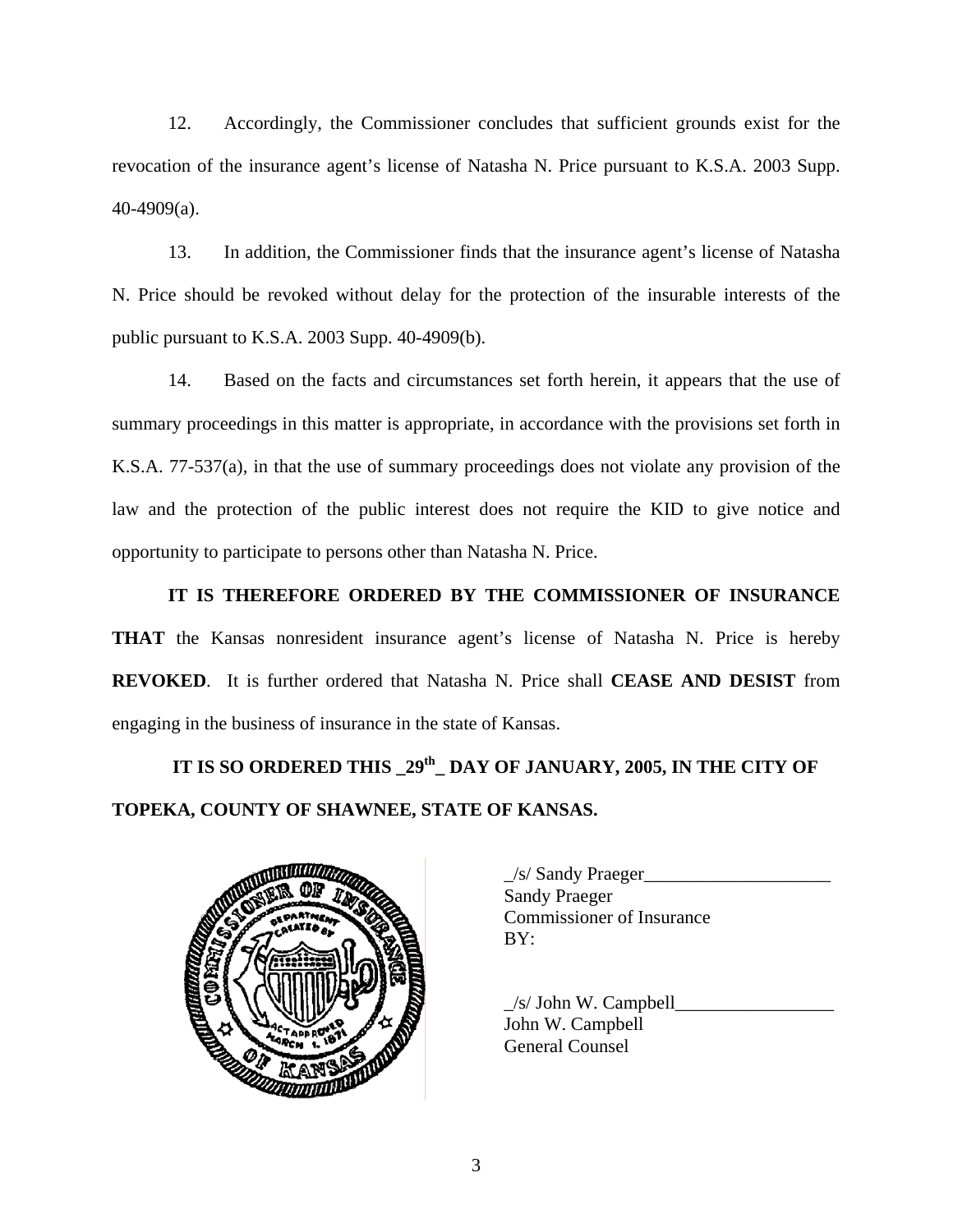**NOTICE: In the event the Petitioner files a petition for judicial review, the agency officer designated pursuant to K.S.A. 77-613(e) to receive service of a petition for judicial review on behalf of the KID is John W. Campbell, General Counsel, Kansas Insurance Department, 420 S.W. 9th St., Topeka, KS 66612-1678.** 

# **Certificate of Service**

 The undersigned hereby certifies that she served a true and correct copy of the above and foregoing **Notice** and **Summary Order** on this \_29th\_ day of January 2005, by causing the same to be deposited in the United States Mail, first class postage prepaid, addressed to the following:

 Natasha N. Price 5011 Winding Spring Circle Louisville, KY 40245

> $\angle$ s/ Brenda J. Clary $\angle$ Brenda J. Clary